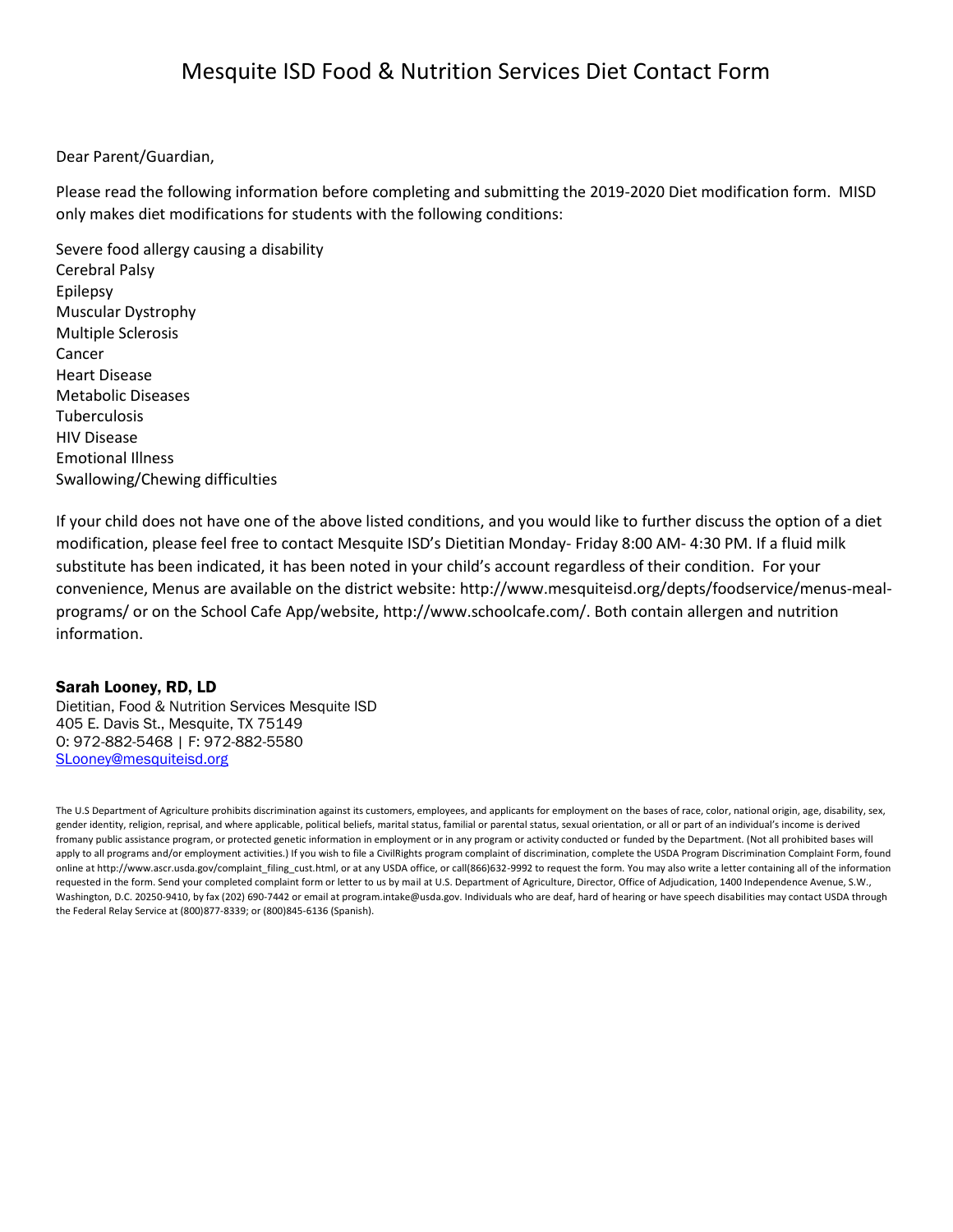## **Mesquite ISD Food & Nutrition Services – Diet Modification**

#### Dear Parent/Guardian,

You have indicated that your child has a condition requiring diet modification such as food allergy or intolerance, or other modification to diet like sodium restriction or texture modification.

#### *This Document is Very Important! Please Read It Carefully!*

Mesquite ISD Food & Nutrition Services looks forward to working with all students with a severe allergy or with another medical condition requiring a change of diet, such as metabolic diseases, swallowing/chewing difficulties, cystic fibrosis, etc. We encourage all parents to work with their child to adjust their own diets to meet any other dietary needs (food intolerances, religious preferences, mild allergies) with the exception of fluid milk intolerance. Soy milk will be available for any student whose physician indicates that fluid cow's milk is undesirable.

If your child has a severe allergy or other medical condition causing a disability, the following steps are required for the cafeteria to make any changes to your child's meal choices:

- 1. The Diet Modification Form must be filled out in its entirety by a **physician** in accordance with State and Federal law. This must be done before any changes can be made.
	- a. Diet modifications are strictly followed. For example, if the physician states that your child has a severe allergy to dairy, then cafeteria staff cannot serve pizza, yogurt, waffles or any other items that contain dairy to your child – even if you allow your child to consume such items at home.
	- b. In order to remove an allergy or diet modification, a second Diet Modification Form must be completed by a physician. It must state that the child is no longer allergic or no longer needs diet modification.
	- c. Please note that neither juice nor water can be substituted for milk. *This is Federal law*. Soy milk is available for students whose physician completes a request for (cow) milk substitution.
	- d. If you would like to speak to the Mesquite ISD Dietitian before submitting the diet modification form, please see the contact information below.

*\*Menus are available on the district website: [http://www.mesquiteisd.org/depts/food-service/menus-meal](http://www.mesquiteisd.org/depts/food-service/menus-meal-programs/)[programs/](http://www.mesquiteisd.org/depts/food-service/menus-meal-programs/) or on the School Café App/website, [http://www.schoolcafe.com/.](http://www.schoolcafe.com/) Both contain allergen and nutrition information.*

2. Once the Diet Modification Form has been completed by a physician, please return the form to your child's school nurse.

Thank you for your consideration when dealing with food modifications for your child. If you have any questions, please do not hesitate to contact the Mesquite ISD Food & Nutrition Services Department.

#### Sarah Looney, MISD Dietitian [slooney@mesquiteisd.org](mailto:slooney@mesquiteisd.org) Phone: 972-882-5468 Fax: 972-882-5580

The U.S Department of Agriculture prohibits discrimination against its customers, employees, and applicants for employment on the bases of race, color, national origin, age, disability, sex, gender identity, religion, reprisal, and where applicable, political beliefs, marital status, familial or parental status, sexual orientation, or all or part of an individual's income is derived from any public assistance program, or protected genetic information in employment or in any program or activity conducted or funded by the Department. (Not all prohibited bases will apply to all programs and/or employment activities.) If you wish to file a Civil Rights program complaint of discrimination, complete the USDA Program Discrimination Complaint Form, found online a[t http://www.ascr.usda.gov/complaint\\_filing\\_cust.html,](http://www.ascr.usda.gov/complaint_filing_cust.html) or at any USDA office, or call (866) 632-9992 to request the form. You may also write a letter containing all of the information requested in the form. Send your completed complaint form or letter to us by mail at U.S. Department of Agriculture, Director, Office of Adjudication, 1400 Independence Avenue, S.W., Washington, D.C. 20250-9410, by fax (202) 690-7442 or email a[t program.intake@usda.gov.](mailto:program.intake@usda.gov) Individuals who are deaf, hard of hearing or have speech disabilities may contact USDA through the Federal Relay Service at (800) 877-8339; or (800) 845-6136 (Spanish).